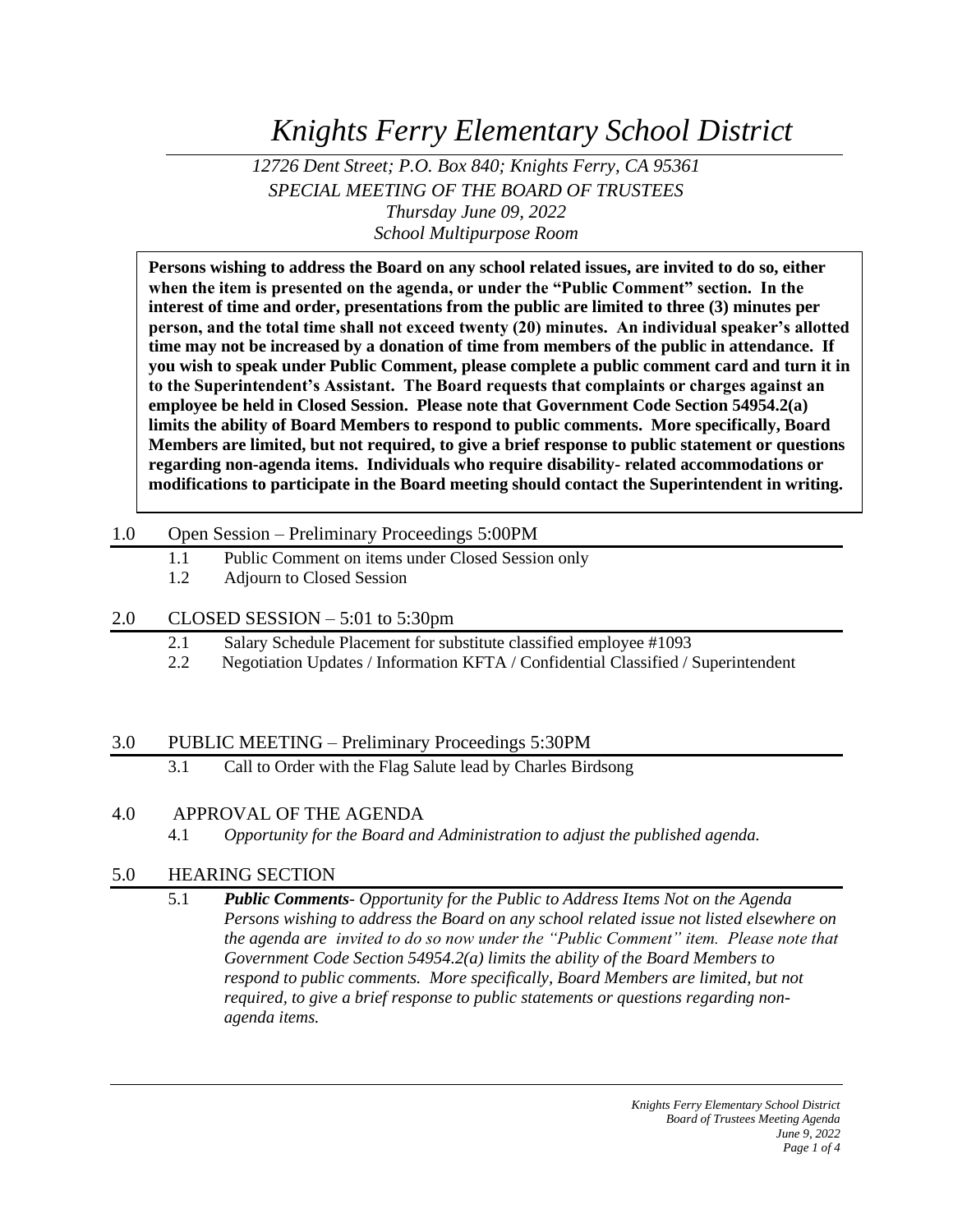- 5.2 Public Hearing of the 2021-2022 Local Control Accountability Plan **Explanatory Statement: (Student Learning and Achievement)** As required by Education Code 52060, a public hearing regarding the Local Control Accountability Plan (LCAP) for the Knights Ferry School District must be held to solicit the recommendations and comments of members of the public regarding the specific actions and expenditures proposed to be included in the plan. The LCAP will be presented by the Superintendent. The Board is scheduled to take action on the LCAP during the June 23, 2022 meeting. **Attachment:** LCAP Item #5.2 **Open Public Hearing.** *Public Comment***. Close Public Hearing.**
- 5.3 Public Hearing of the 2022-2023 Budget **Explanatory Statement: (Finance/Facilities)** The Board must hold a public hearing on the 2021-2022 Budget prior to the adoption of the budget. The budget will be presented by the Superintendent. A copy of the proposed budget is available for review in the school office. The Board is scheduled to take action on the budget during the June 24, 2021 meeting. **Attachment:** Budget Item #5.3 **Open Public Hearing.** *Public Comment*. **Close Public Hearing.**

#### 6.0 CONSENT AGENDA – Consolidated Motion

*The purpose of Consent Agenda (Consolidated Motion) is to expedite action on routine agenda items. These items will be acted upon with one motion, second and approval of the Board, unless a member of the Board or public wishes to pull the item for individual discussion and action. All matters listed under Consent agenda are those on which the board has previously deliberated or that can be classified as routine items of business. An administrative recommendation on each item is contained in the agenda supplements. There will be no separate discussion of these items prior to the time the Board trustees votes on the motion unless members of the Board, staff, or public request specific items to be discussed or pulled from the Consent items.*

- 6.1 Approval of Minutes **Explanatory Statement: (Policy and Judicial Review) Attachment:** Item # 6.1 **Recommended Action:** Approve, as presented, the Minutes of May 12, 2022. *Public Comment*
- 6.2 Ratification of Bills and Warrants **Explanatory Statement: (Finance/Facilities) Attachment:** Item # 6.2 **Recommended Action:** Approve the ratification of warrants from April 16, 2022 to May 13, 2022. *Public Comment*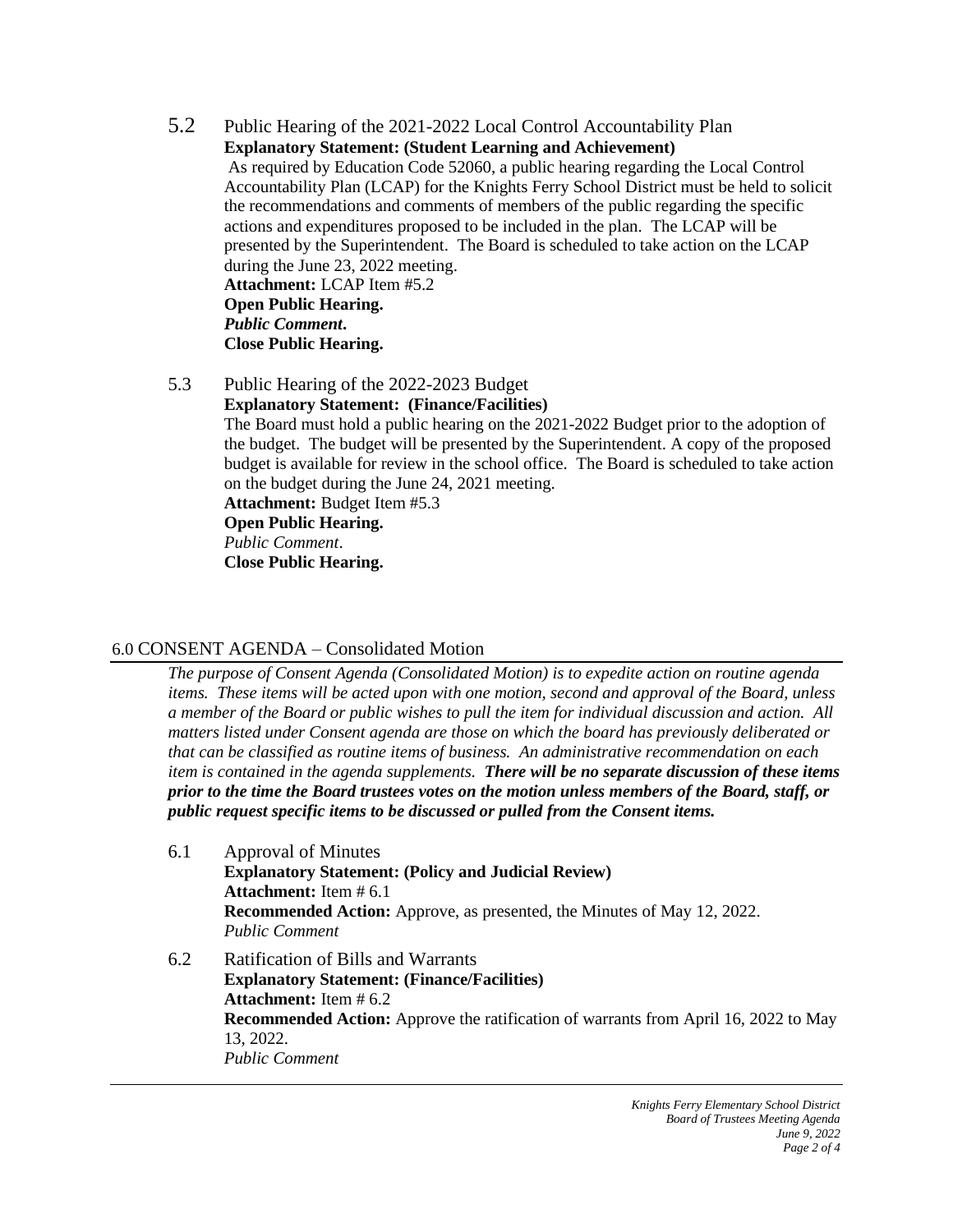- 6.3 Interdistrict Transfer Agreements **Explanatory Statement:** (Student Attendance) **Attachment:** Item #6.3 **Recommended Action:** Approve recommendations for Interdistrict Attendance Agreements *Public Comment*
- 6.4 Employee Service Contracts-Certificated **Explanatory Statement:** Updated employee service contracts. **Attachment:** Item #6.4 **Recommendation:** Approve the service contracts for certificated employees.
- 6.5 Employee Service Contracts-Classified **Explanatory Statement:** Updated classified employee service contracts. **Attachment:** Item #6.5 **Recommendation:** Approve employee service contracts for classified employees

# 7.0 DISCUSSION ITEMS

- 7.1 Combined Virtual and Live Board Meetings **Explanatory Statement:** Discuss the options for conducting board meetings in both a virtual and live format including legal requirements, equipment, logistics etc. **Attachments:** none **Recommended Action:** Discuss options for further planning *Public Comment*
- 7.2 Transportation Options for Field Trips **Explanatory Statement:** Discuss options for utilizing alternative transportation sources for field trips. **Attachments:** none **Recommended Action:** Discuss options transportation. *Public Comment*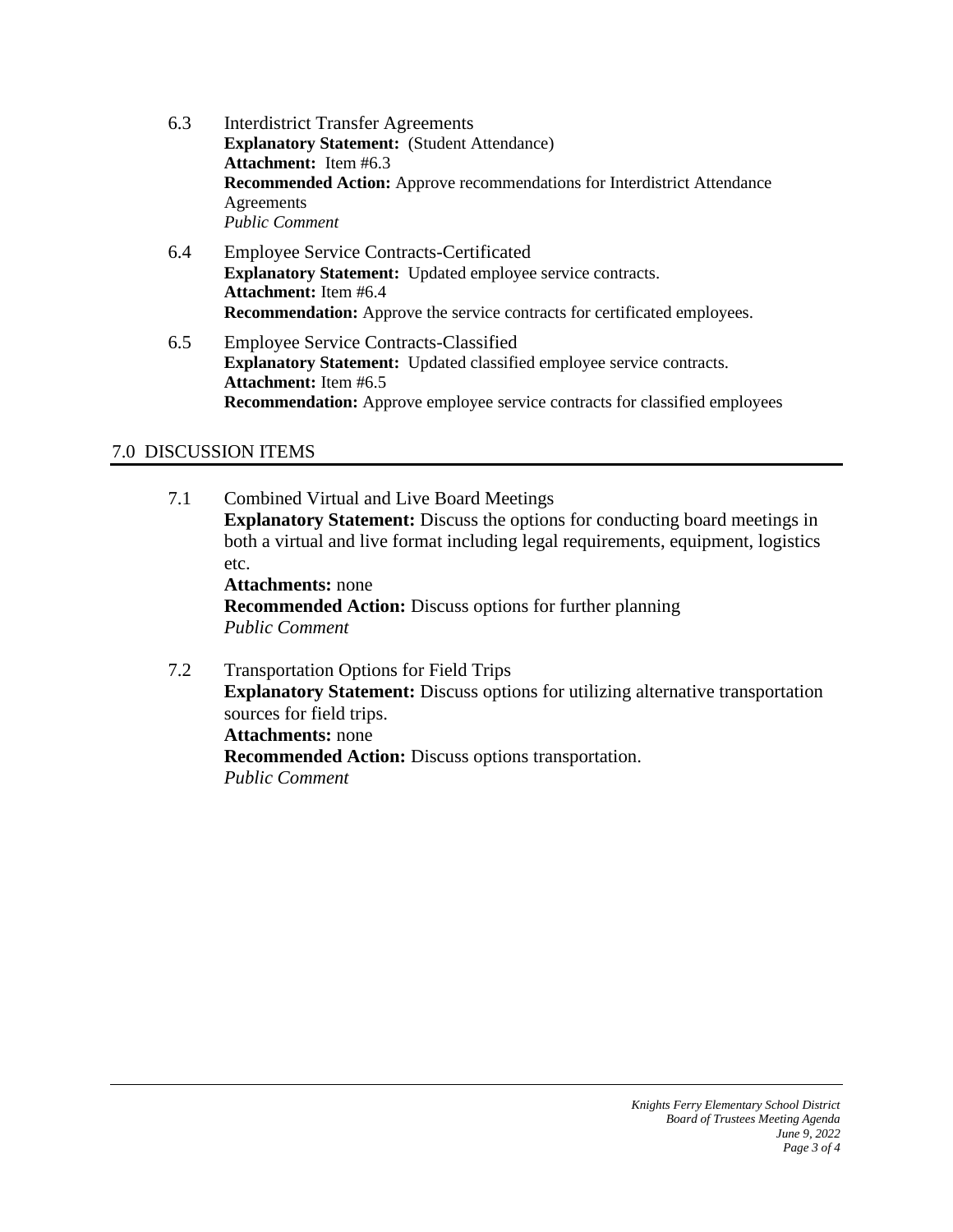#### 8.0 ACTION ITEMS

- 8.1 Resolution 20212022007 Ordering Governing Board Member Elections **Explanatory Statement:** In order to fill the offices of all five trustee seats coming open for the next election cycle, the Board must first approve the Resolution and Order for the election in November 2022. **Attachment:** Item #8.1 **Recommendation:** Approve Resolution 20212022007 *Public Comment.*
- 8.2 Universal PreSchool Plan (TK) **Explanatory Statement: (Student Learning and Achievement):** The state is requiring all school districts to provide access to high quality learning opportunities for younger and younger students each year until 2025. At that time, students may enter transitional kindergarten if they turn 4 in August of 2025. **Attachment:** UPK Plan Item #8.2 **Recommendation:** Approve UPK plan *Public Comment***.**
- 8.3 Extended Learning Opportunity Program **Explanatory Statement: (Student Learning and Achievement)** The ELOP is required by the state. Districts must offer 9 hour instructional days and 30, 9 hour days of instructional time during the school year. **Attachment:** ELOP Item #8.3 **Recommendation**: Approve the ELOP *Public Comment*.
- 8.4 Updated COVID-19 Prevention Plan / Safe Return to Schools Plan **Explanatory Statement: (Student Learning and Achievement) Attachment:** LCAP Item #8.4 **Recommendation:** Approve the CPP *Public Comment***.**

**\_\_\_\_\_\_\_\_\_\_\_\_\_\_\_\_\_\_\_\_\_\_\_\_\_\_\_\_\_\_\_\_\_\_\_\_\_\_\_\_\_\_\_\_\_\_\_\_\_\_\_\_\_\_\_\_\_\_\_\_\_\_\_\_\_\_\_\_\_\_\_\_\_\_\_\_\_\_**

## 9.0 REPORTS & ANNOUNCEMENTS

- 9.1 Community Members 9.2 Parent-Teacher Club
- 9.3 Teachers
- 9.4 Paraprofessionals
- 9.5 Custodian/Maintenance
- 9.6 Administration
- 9.7 Superintendent/Principal